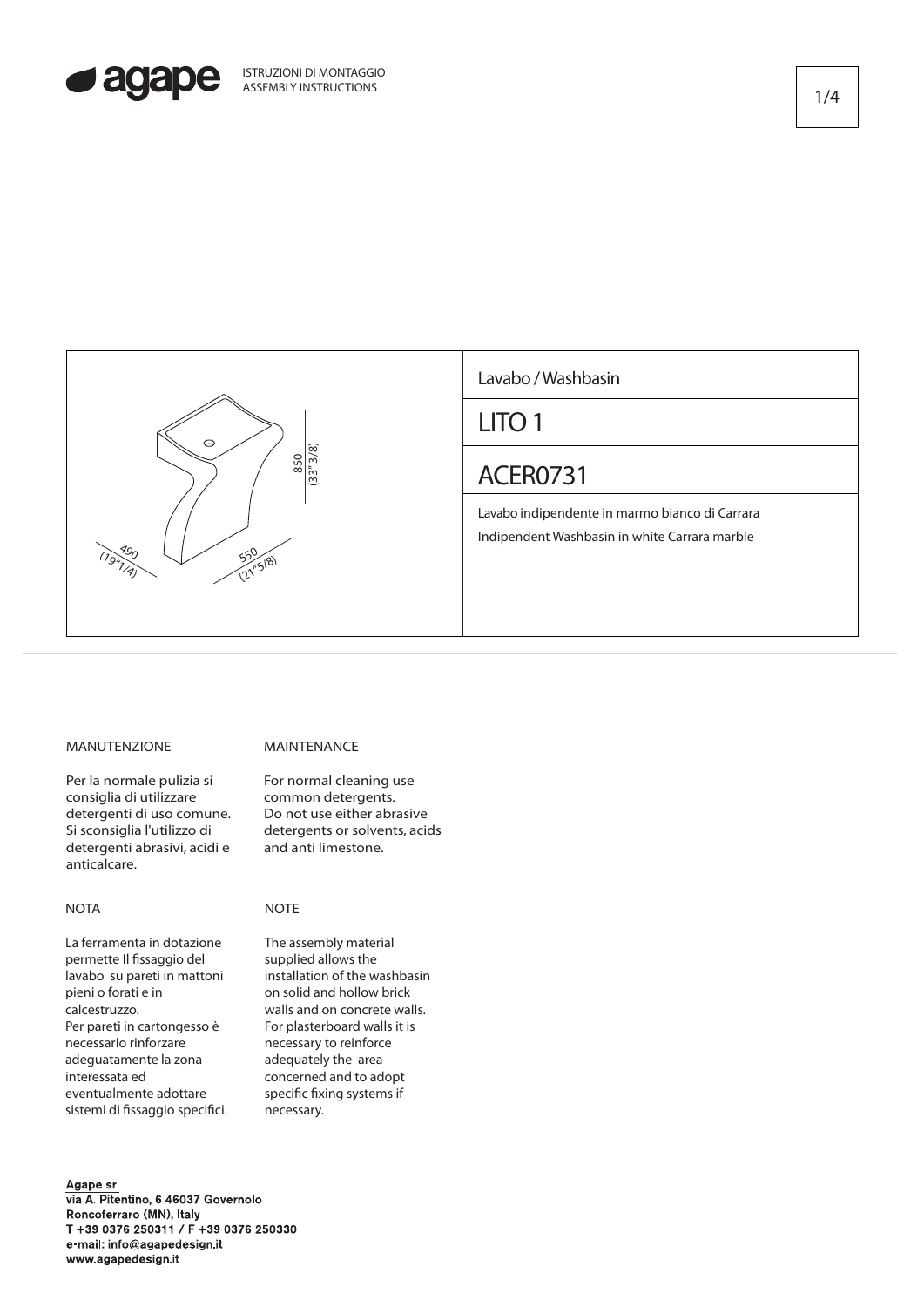

| ISTRUZIONI DI MONTAGGIO<br><b>ASSEMBLY INSTRUCTIONS</b> | ACER0731 - LITO 1        |                                |  |
|---------------------------------------------------------|--------------------------|--------------------------------|--|
|                                                         | CO <sub>D</sub><br>03235 | <b>VERS</b><br>20141216/1 - SV |  |



PREDISPOSIZIONE WASHBASIN PREDISPOSITION LAVABO INSTALLATO WASHBASIN MOUNTED

RUBINETTO A PARETE WALL MOUNTED TAP



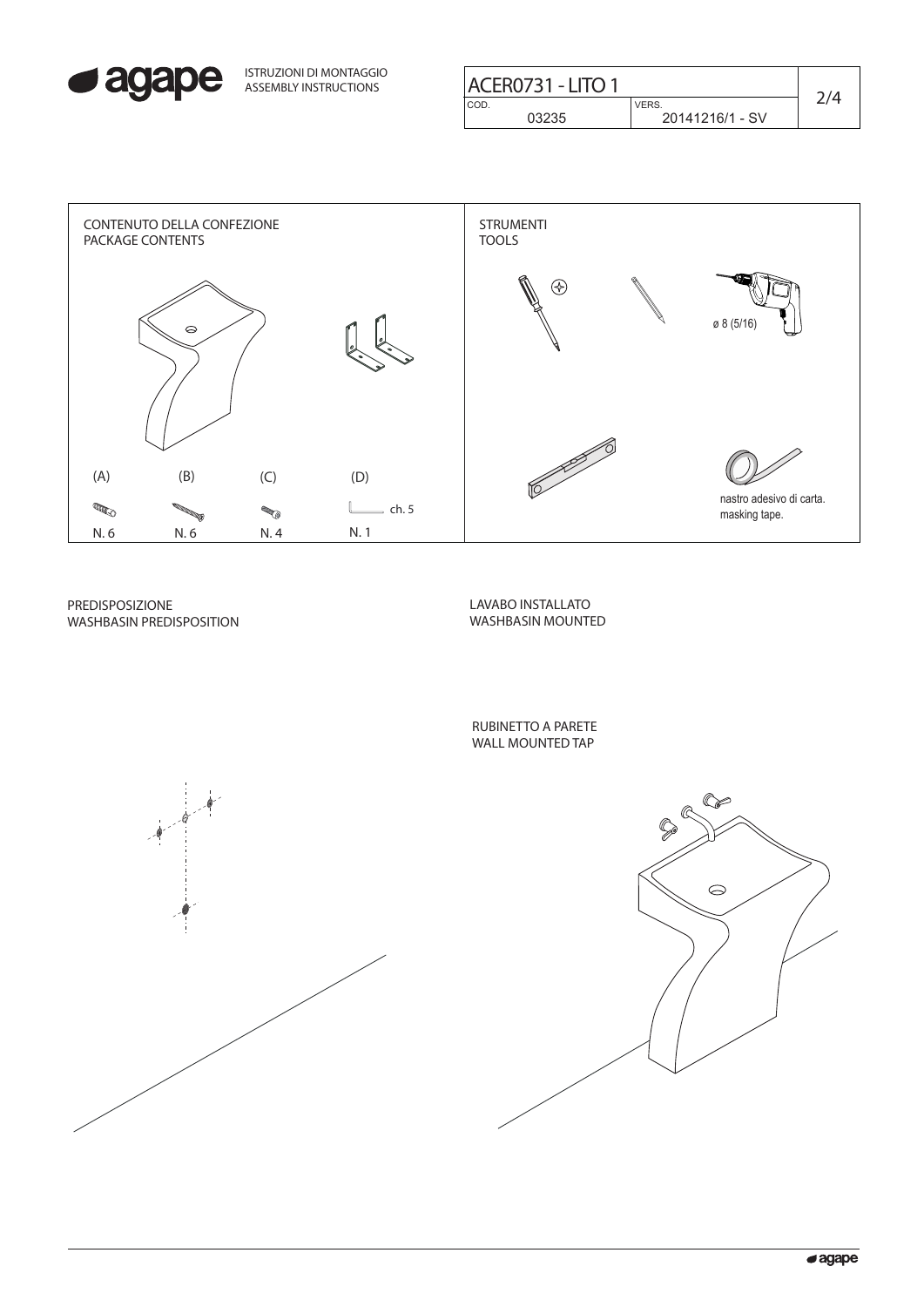